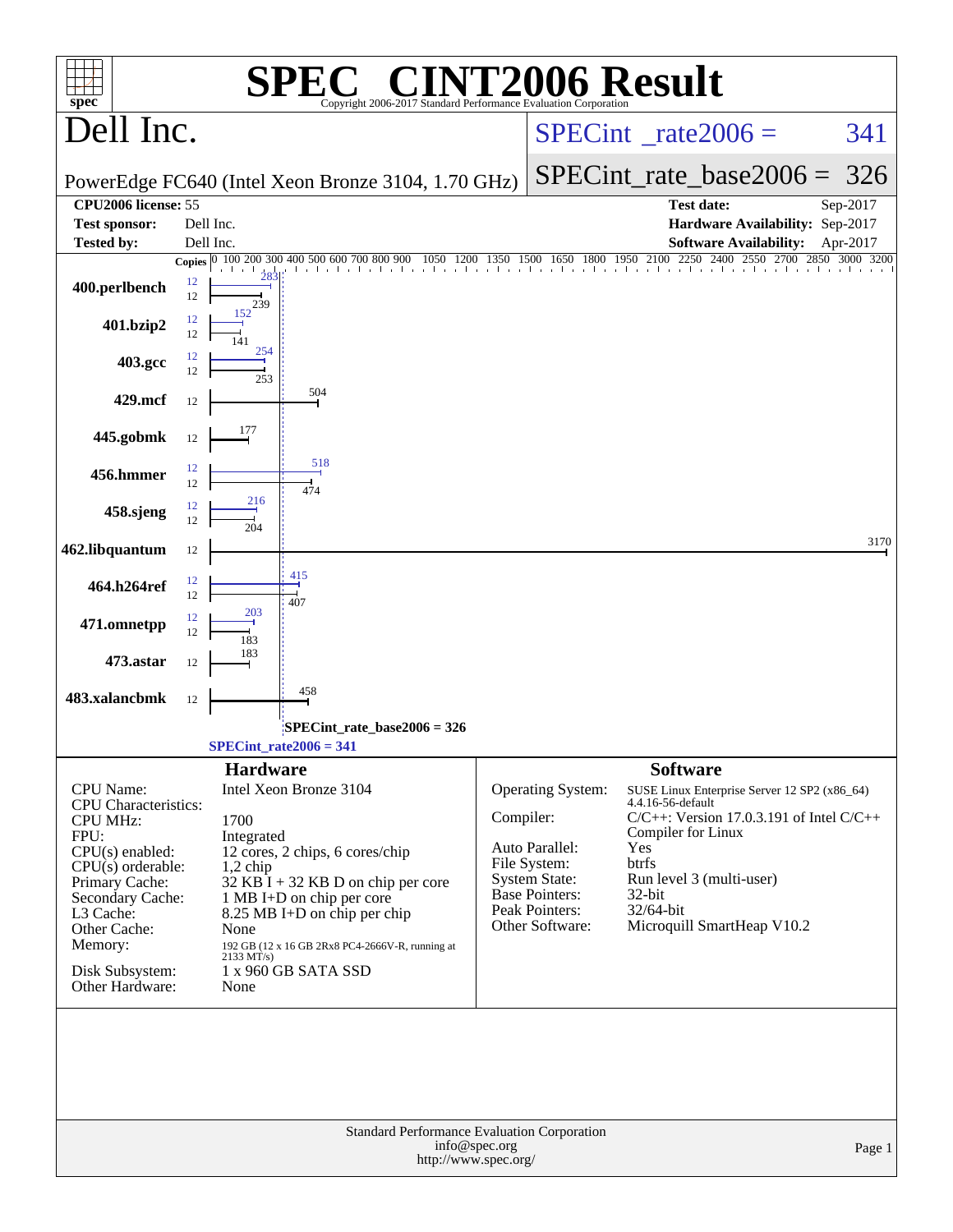

## Dell Inc.

#### SPECint rate $2006 = 341$

PowerEdge FC640 (Intel Xeon Bronze 3104, 1.70 GHz)

[SPECint\\_rate\\_base2006 =](http://www.spec.org/auto/cpu2006/Docs/result-fields.html#SPECintratebase2006) 326

**[CPU2006 license:](http://www.spec.org/auto/cpu2006/Docs/result-fields.html#CPU2006license)** 55 **[Test date:](http://www.spec.org/auto/cpu2006/Docs/result-fields.html#Testdate)** Sep-2017 **[Test sponsor:](http://www.spec.org/auto/cpu2006/Docs/result-fields.html#Testsponsor)** Dell Inc. **[Hardware Availability:](http://www.spec.org/auto/cpu2006/Docs/result-fields.html#HardwareAvailability)** Sep-2017 **[Tested by:](http://www.spec.org/auto/cpu2006/Docs/result-fields.html#Testedby)** Dell Inc. **[Software Availability:](http://www.spec.org/auto/cpu2006/Docs/result-fields.html#SoftwareAvailability)** Apr-2017

#### **[Results Table](http://www.spec.org/auto/cpu2006/Docs/result-fields.html#ResultsTable)**

|                  |                                                                                                          |                |            | <b>Base</b>    |       |                |       |               |                |              | <b>Peak</b>    |              |                |              |
|------------------|----------------------------------------------------------------------------------------------------------|----------------|------------|----------------|-------|----------------|-------|---------------|----------------|--------------|----------------|--------------|----------------|--------------|
| <b>Benchmark</b> | <b>Copies</b>                                                                                            | <b>Seconds</b> | Ratio      | <b>Seconds</b> | Ratio | <b>Seconds</b> | Ratio | <b>Copies</b> | <b>Seconds</b> | <b>Ratio</b> | <b>Seconds</b> | <b>Ratio</b> | <b>Seconds</b> | <b>Ratio</b> |
| 400.perlbench    | 12                                                                                                       | 490            | 239        | 495            | 237   | 491            | 239   | 12            | 415            | 283          | 416            | 282          | 415            | 283          |
| 401.bzip2        | 12                                                                                                       | 822            | 141        | 824            | 141   | 824            | 141   | 12            | 760            | 152          | 760            | 152          | 760            | <u>152</u>   |
| $403.\text{gcc}$ | 12                                                                                                       | 382            | 253        | 381            | 253   | 384            | 251   | 12            | 381            | 254          | 381            | 253          | 380            | 254          |
| $429$ .mcf       | 12                                                                                                       | 217            | 504        | 216            | 506   | 218            | 503   | 12            | 217            | 504          | 216            | 506          | 218            | 503          |
| $445$ .gobm $k$  | 12                                                                                                       | 713            | 177        | 713            | 177   | 713            | 177   | 12            | 713            | 177          | 713            | 177          | 713            | 177          |
| 456.hmmer        | 12                                                                                                       | 237            | 472        | 236            | 474   | 236            | 474   | 12            | 216            | 519          | 216            | 518          | 216            | 518          |
| $458$ .sjeng     | 12                                                                                                       | 713            | 204        | 713            | 204   | 714            | 203   | 12            | 672            | 216          | 672            | 216          | 672            | 216          |
| 462.libquantum   | 12                                                                                                       | 78.4           | 3170       | 78.5           | 3170  | 78.4           | 3170  | 12            | 78.4           | 3170         | 78.5           | 3170         | 78.4           | 3170         |
| 464.h264ref      | 12                                                                                                       | 652            | 407        | 653            | 406   | 652            | 407   | 12            | 640            | 415          | 637            | 417          | 639            | 415          |
| 471.omnetpp      | 12                                                                                                       | 411            | <b>183</b> | 410            | 183I  | 412            | 182   | 12            | 369            | 203          | 368            | 204          | 370            | 203          |
| 473.astar        | 12                                                                                                       | 458            | 184        | 461            | 183I  | 460            | 183   | 12            | 458            | 184          | 461            | 183          | 460            | <b>183</b>   |
| 483.xalancbmk    | 12                                                                                                       | 182            | 456        | 180            | 461   | 181            | 458   | 12            | 182            | 456          | 180            | 461          | 181            | 458          |
|                  | Results appear in the order in which they were run. Bold underlined text indicates a median measurement. |                |            |                |       |                |       |               |                |              |                |              |                |              |

#### **[Submit Notes](http://www.spec.org/auto/cpu2006/Docs/result-fields.html#SubmitNotes)**

 The numactl mechanism was used to bind copies to processors. The config file option 'submit' was used to generate numactl commands to bind each copy to a specific processor. For details, please see the config file.

#### **[Operating System Notes](http://www.spec.org/auto/cpu2006/Docs/result-fields.html#OperatingSystemNotes)**

Stack size set to unlimited using "ulimit -s unlimited"

#### **[Platform Notes](http://www.spec.org/auto/cpu2006/Docs/result-fields.html#PlatformNotes)**

 BIOS settings: Sub NUMA Cluster disabled Virtualization Technology disabled System Profile set to Custom CPU Performance set to Maximum Performance C States set to Autonomous C1E disabled Energy Efficient Turbo disabled Uncore Frequency set to Dynamic Energy Efficiency Policy set to Performance Memory Patrol Scrub disabled CPU Interconnect Bus Link Power Management disabled PCI ASPM L1 Link Power Management disabled Sysinfo program /root/cpu2006-1.2\_ic17u3/config/sysinfo.rev6993 Revision 6993 of 2015-11-06 (b5e8d4b4eb51ed28d7f98696cbe290c1) running on linux-u8yg Wed Sep 13 00:00:00 2017

Continued on next page

Standard Performance Evaluation Corporation [info@spec.org](mailto:info@spec.org) <http://www.spec.org/>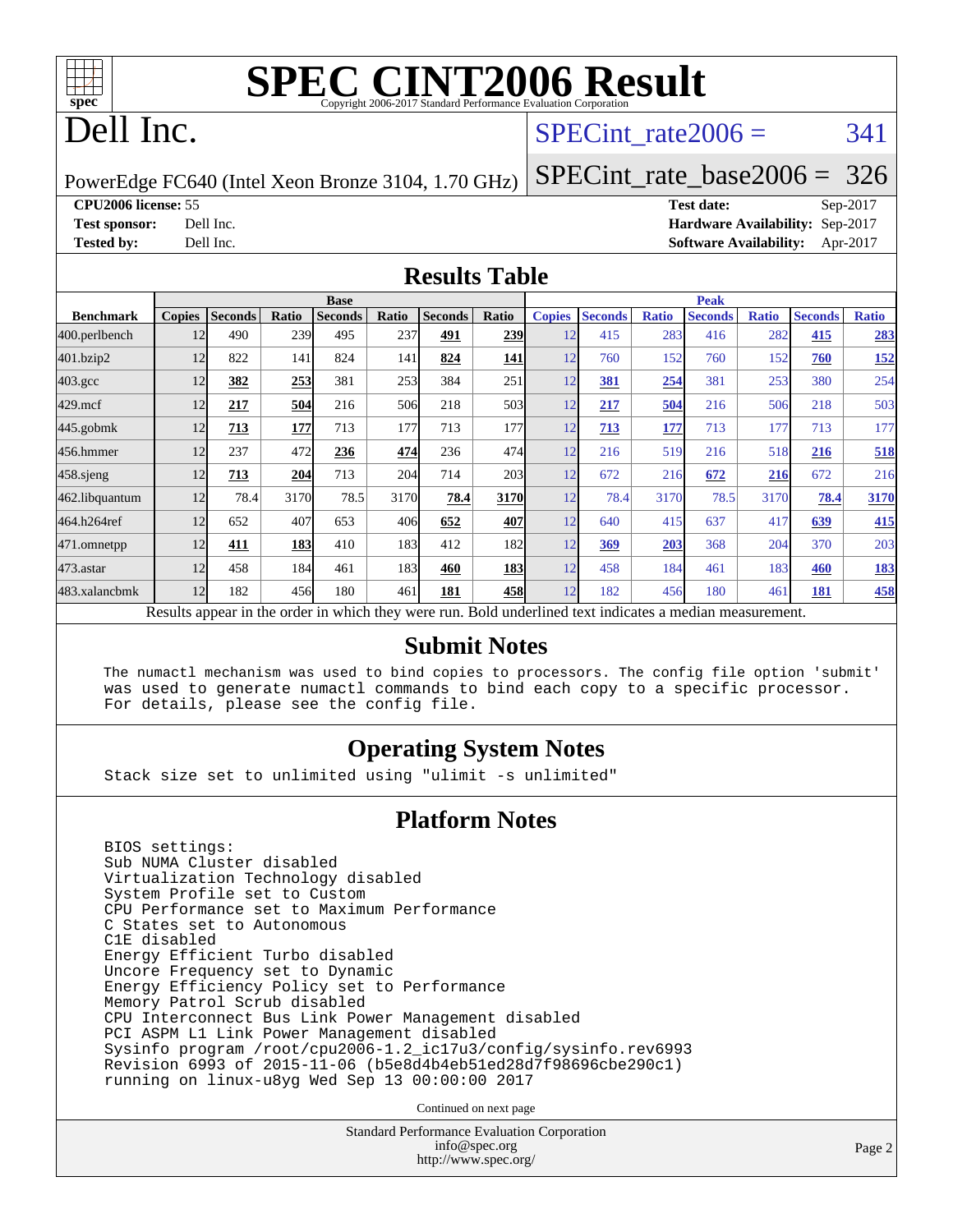

## Dell Inc.

 $SPECTnt_rate2006 = 341$ 

PowerEdge FC640 (Intel Xeon Bronze 3104, 1.70 GHz) [SPECint\\_rate\\_base2006 =](http://www.spec.org/auto/cpu2006/Docs/result-fields.html#SPECintratebase2006) 326

**[CPU2006 license:](http://www.spec.org/auto/cpu2006/Docs/result-fields.html#CPU2006license)** 55 **[Test date:](http://www.spec.org/auto/cpu2006/Docs/result-fields.html#Testdate)** Sep-2017 **[Test sponsor:](http://www.spec.org/auto/cpu2006/Docs/result-fields.html#Testsponsor)** Dell Inc. **[Hardware Availability:](http://www.spec.org/auto/cpu2006/Docs/result-fields.html#HardwareAvailability)** Sep-2017 **[Tested by:](http://www.spec.org/auto/cpu2006/Docs/result-fields.html#Testedby)** Dell Inc. **[Software Availability:](http://www.spec.org/auto/cpu2006/Docs/result-fields.html#SoftwareAvailability)** Apr-2017

#### **[Platform Notes \(Continued\)](http://www.spec.org/auto/cpu2006/Docs/result-fields.html#PlatformNotes)**

| This section contains SUT (System Under Test) info as seen by<br>some common utilities. To remove or add to this section, see:<br>http://www.spec.org/cpu2006/Docs/config.html#sysinfo                                                                                                                                                                                                                                                                                                                    |        |
|-----------------------------------------------------------------------------------------------------------------------------------------------------------------------------------------------------------------------------------------------------------------------------------------------------------------------------------------------------------------------------------------------------------------------------------------------------------------------------------------------------------|--------|
| From /proc/cpuinfo<br>model name : Intel(R) Xeon(R) Bronze 3104 CPU @ 1.70GHz<br>2 "physical id"s (chips)<br>12 "processors"<br>cores, siblings (Caution: counting these is hw and system dependent. The<br>following excerpts from /proc/cpuinfo might not be reliable. Use with<br>caution.)<br>cpu cores $: 6$<br>sibling: 6<br>physical 0: cores 0 1 2 3 4 5<br>physical 1: cores 0 1 2 3 4 5<br>cache size: 8448 KB                                                                                  |        |
| From /proc/meminfo<br>MemTotal:<br>196687636 kB<br>HugePages_Total:<br>0<br>Hugepagesize: 2048 kB                                                                                                                                                                                                                                                                                                                                                                                                         |        |
| From /etc/*release* /etc/*version*<br>SuSE-release:<br>SUSE Linux Enterprise Server 12 (x86_64)<br>$VERSION = 12$<br>PATCHLEVEL = 2<br># This file is deprecated and will be removed in a future service pack or<br>release.<br># Please check /etc/os-release for details about this release.<br>os-release:<br>NAME="SLES"<br>VERSION="12-SP2"<br>VERSION_ID="12.2"<br>PRETTY_NAME="SUSE Linux Enterprise Server 12 SP2"<br>ID="sles"<br>$ANSI$ _COLOR=" $0:32$ "<br>CPE_NAME="cpe:/o:suse:sles:12:sp2" |        |
| $uname -a:$<br>Linux linux-u8yg 4.4.16-56-default #1 SMP Mon Aug 8 14:24:26 UTC 2016<br>(5b281a8) x86_64 x86_64 x86_64 GNU/Linux                                                                                                                                                                                                                                                                                                                                                                          |        |
| run-level 3 Sep 12 01:58                                                                                                                                                                                                                                                                                                                                                                                                                                                                                  |        |
| SPEC is set to: /root/cpu2006-1.2_ic17u3<br>Size Used Avail Use% Mounted on<br>Filesystem<br>Type<br>18G 902G<br>/dev/sda1<br>btrfs<br>921G<br>$2\frac{3}{6}$ /<br>Additional information from dmidecode:                                                                                                                                                                                                                                                                                                 |        |
| Warning: Use caution when you interpret this section. The 'dmidecode' program<br>reads system data which is "intended to allow hardware to be accurately<br>Continued on next page                                                                                                                                                                                                                                                                                                                        |        |
| <b>Standard Performance Evaluation Corporation</b><br>info@spec.org<br>http://www.spec.org/                                                                                                                                                                                                                                                                                                                                                                                                               | Page 3 |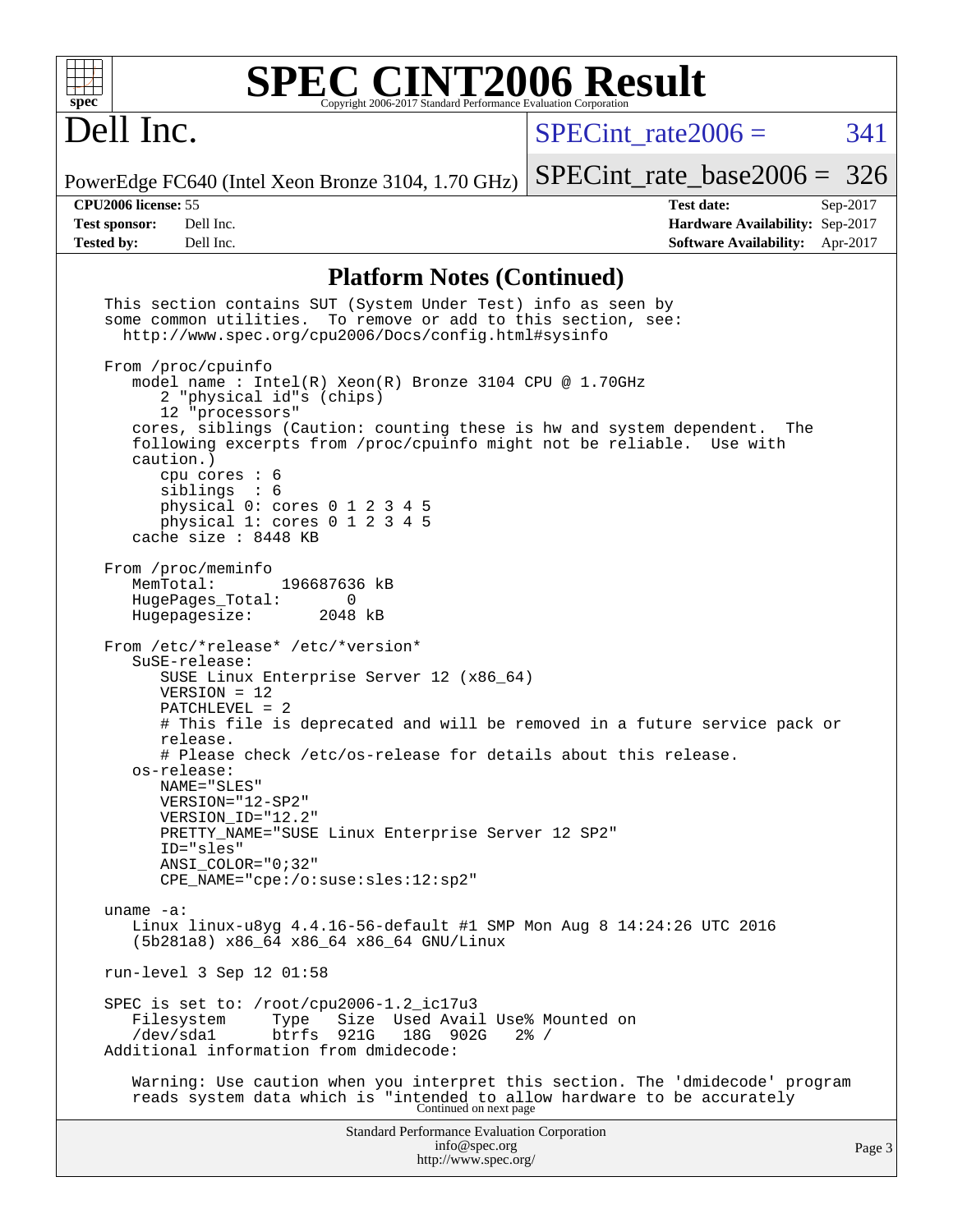## Dell Inc.

SPECint rate $2006 = 341$ 

PowerEdge FC640 (Intel Xeon Bronze 3104, 1.70 GHz) [SPECint\\_rate\\_base2006 =](http://www.spec.org/auto/cpu2006/Docs/result-fields.html#SPECintratebase2006) 326

**[CPU2006 license:](http://www.spec.org/auto/cpu2006/Docs/result-fields.html#CPU2006license)** 55 **[Test date:](http://www.spec.org/auto/cpu2006/Docs/result-fields.html#Testdate)** Sep-2017 **[Test sponsor:](http://www.spec.org/auto/cpu2006/Docs/result-fields.html#Testsponsor)** Dell Inc. **[Hardware Availability:](http://www.spec.org/auto/cpu2006/Docs/result-fields.html#HardwareAvailability)** Sep-2017 **[Tested by:](http://www.spec.org/auto/cpu2006/Docs/result-fields.html#Testedby)** Dell Inc. **[Software Availability:](http://www.spec.org/auto/cpu2006/Docs/result-fields.html#SoftwareAvailability)** Apr-2017

#### **[Platform Notes \(Continued\)](http://www.spec.org/auto/cpu2006/Docs/result-fields.html#PlatformNotes)**

 determined", but the intent may not be met, as there are frequent changes to hardware, firmware, and the "DMTF SMBIOS" standard.

BIOS Dell Inc. 1.0.0 08/10/2017

Memory:

 3x 002C00B3002C 18ASF2G72PDZ-2G6D1 16 GB 2 rank 2666 MHz, configured at 2133 MHz 9x 00AD00B300AD HMA82GR7AFR8N-VK 16 GB 2 rank 2666 MHz, configured at 2133 MHz

4x Not Specified Not Specified

(End of data from sysinfo program)

#### **[General Notes](http://www.spec.org/auto/cpu2006/Docs/result-fields.html#GeneralNotes)**

Environment variables set by runspec before the start of the run: LD\_LIBRARY\_PATH = "/root/cpu2006-1.2\_ic17u3/lib/ia32:/root/cpu2006-1.2\_ic17u3/lib/intel64:/root/cpu2006-1.2\_ic17u3/sh10.2"

 Binaries compiled on a system with 1x Intel Core i7-4790 CPU + 32GB RAM memory using Redhat Enterprise Linux 7.2 Transparent Huge Pages enabled by default Filesystem page cache cleared with: shell invocation of 'sync; echo 3 > /proc/sys/vm/drop\_caches' prior to run runspec command invoked through numactl i.e.: numactl --interleave=all runspec <etc>

### **[Base Compiler Invocation](http://www.spec.org/auto/cpu2006/Docs/result-fields.html#BaseCompilerInvocation)**

[C benchmarks](http://www.spec.org/auto/cpu2006/Docs/result-fields.html#Cbenchmarks):

[icc -m32 -L/opt/intel/compilers\\_and\\_libraries\\_2017/linux/lib/ia32](http://www.spec.org/cpu2006/results/res2017q4/cpu2006-20170918-49823.flags.html#user_CCbase_intel_icc_c29f3ff5a7ed067b11e4ec10a03f03ae)

[C++ benchmarks:](http://www.spec.org/auto/cpu2006/Docs/result-fields.html#CXXbenchmarks)

[icpc -m32 -L/opt/intel/compilers\\_and\\_libraries\\_2017/linux/lib/ia32](http://www.spec.org/cpu2006/results/res2017q4/cpu2006-20170918-49823.flags.html#user_CXXbase_intel_icpc_8c35c7808b62dab9ae41a1aa06361b6b)

### **[Base Portability Flags](http://www.spec.org/auto/cpu2006/Docs/result-fields.html#BasePortabilityFlags)**

 400.perlbench: [-D\\_FILE\\_OFFSET\\_BITS=64](http://www.spec.org/cpu2006/results/res2017q4/cpu2006-20170918-49823.flags.html#user_basePORTABILITY400_perlbench_file_offset_bits_64_438cf9856305ebd76870a2c6dc2689ab) [-DSPEC\\_CPU\\_LINUX\\_IA32](http://www.spec.org/cpu2006/results/res2017q4/cpu2006-20170918-49823.flags.html#b400.perlbench_baseCPORTABILITY_DSPEC_CPU_LINUX_IA32) 401.bzip2: [-D\\_FILE\\_OFFSET\\_BITS=64](http://www.spec.org/cpu2006/results/res2017q4/cpu2006-20170918-49823.flags.html#user_basePORTABILITY401_bzip2_file_offset_bits_64_438cf9856305ebd76870a2c6dc2689ab) 403.gcc: [-D\\_FILE\\_OFFSET\\_BITS=64](http://www.spec.org/cpu2006/results/res2017q4/cpu2006-20170918-49823.flags.html#user_basePORTABILITY403_gcc_file_offset_bits_64_438cf9856305ebd76870a2c6dc2689ab) 429.mcf: [-D\\_FILE\\_OFFSET\\_BITS=64](http://www.spec.org/cpu2006/results/res2017q4/cpu2006-20170918-49823.flags.html#user_basePORTABILITY429_mcf_file_offset_bits_64_438cf9856305ebd76870a2c6dc2689ab) 445.gobmk: [-D\\_FILE\\_OFFSET\\_BITS=64](http://www.spec.org/cpu2006/results/res2017q4/cpu2006-20170918-49823.flags.html#user_basePORTABILITY445_gobmk_file_offset_bits_64_438cf9856305ebd76870a2c6dc2689ab) 456.hmmer: [-D\\_FILE\\_OFFSET\\_BITS=64](http://www.spec.org/cpu2006/results/res2017q4/cpu2006-20170918-49823.flags.html#user_basePORTABILITY456_hmmer_file_offset_bits_64_438cf9856305ebd76870a2c6dc2689ab) 458.sjeng: [-D\\_FILE\\_OFFSET\\_BITS=64](http://www.spec.org/cpu2006/results/res2017q4/cpu2006-20170918-49823.flags.html#user_basePORTABILITY458_sjeng_file_offset_bits_64_438cf9856305ebd76870a2c6dc2689ab) 462.libquantum: [-D\\_FILE\\_OFFSET\\_BITS=64](http://www.spec.org/cpu2006/results/res2017q4/cpu2006-20170918-49823.flags.html#user_basePORTABILITY462_libquantum_file_offset_bits_64_438cf9856305ebd76870a2c6dc2689ab) [-DSPEC\\_CPU\\_LINUX](http://www.spec.org/cpu2006/results/res2017q4/cpu2006-20170918-49823.flags.html#b462.libquantum_baseCPORTABILITY_DSPEC_CPU_LINUX) 464.h264ref: [-D\\_FILE\\_OFFSET\\_BITS=64](http://www.spec.org/cpu2006/results/res2017q4/cpu2006-20170918-49823.flags.html#user_basePORTABILITY464_h264ref_file_offset_bits_64_438cf9856305ebd76870a2c6dc2689ab) 471.omnetpp: [-D\\_FILE\\_OFFSET\\_BITS=64](http://www.spec.org/cpu2006/results/res2017q4/cpu2006-20170918-49823.flags.html#user_basePORTABILITY471_omnetpp_file_offset_bits_64_438cf9856305ebd76870a2c6dc2689ab)

Continued on next page

Standard Performance Evaluation Corporation [info@spec.org](mailto:info@spec.org) <http://www.spec.org/>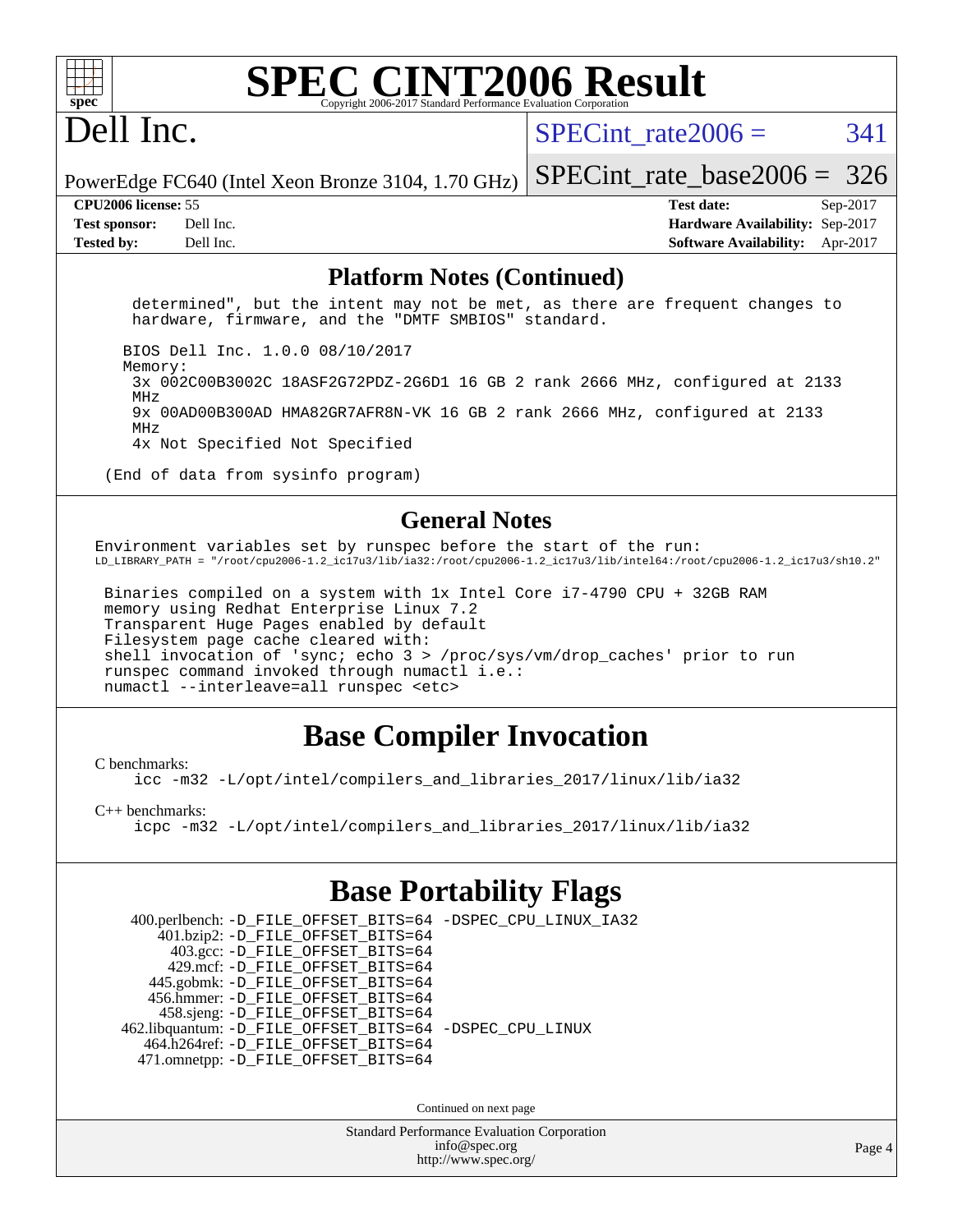

## Dell Inc.

SPECint rate $2006 = 341$ 

PowerEdge FC640 (Intel Xeon Bronze 3104, 1.70 GHz)

[SPECint\\_rate\\_base2006 =](http://www.spec.org/auto/cpu2006/Docs/result-fields.html#SPECintratebase2006) 326

**[CPU2006 license:](http://www.spec.org/auto/cpu2006/Docs/result-fields.html#CPU2006license)** 55 **[Test date:](http://www.spec.org/auto/cpu2006/Docs/result-fields.html#Testdate)** Sep-2017 **[Test sponsor:](http://www.spec.org/auto/cpu2006/Docs/result-fields.html#Testsponsor)** Dell Inc. **[Hardware Availability:](http://www.spec.org/auto/cpu2006/Docs/result-fields.html#HardwareAvailability)** Sep-2017 **[Tested by:](http://www.spec.org/auto/cpu2006/Docs/result-fields.html#Testedby)** Dell Inc. **[Software Availability:](http://www.spec.org/auto/cpu2006/Docs/result-fields.html#SoftwareAvailability)** Apr-2017

### **[Base Portability Flags \(Continued\)](http://www.spec.org/auto/cpu2006/Docs/result-fields.html#BasePortabilityFlags)**

473.astar: [-D\\_FILE\\_OFFSET\\_BITS=64](http://www.spec.org/cpu2006/results/res2017q4/cpu2006-20170918-49823.flags.html#user_basePORTABILITY473_astar_file_offset_bits_64_438cf9856305ebd76870a2c6dc2689ab)

483.xalancbmk: [-D\\_FILE\\_OFFSET\\_BITS=64](http://www.spec.org/cpu2006/results/res2017q4/cpu2006-20170918-49823.flags.html#user_basePORTABILITY483_xalancbmk_file_offset_bits_64_438cf9856305ebd76870a2c6dc2689ab) [-DSPEC\\_CPU\\_LINUX](http://www.spec.org/cpu2006/results/res2017q4/cpu2006-20170918-49823.flags.html#b483.xalancbmk_baseCXXPORTABILITY_DSPEC_CPU_LINUX)

#### **[Base Optimization Flags](http://www.spec.org/auto/cpu2006/Docs/result-fields.html#BaseOptimizationFlags)**

[C benchmarks](http://www.spec.org/auto/cpu2006/Docs/result-fields.html#Cbenchmarks):

[-xCORE-AVX2](http://www.spec.org/cpu2006/results/res2017q4/cpu2006-20170918-49823.flags.html#user_CCbase_f-xCORE-AVX2) [-ipo](http://www.spec.org/cpu2006/results/res2017q4/cpu2006-20170918-49823.flags.html#user_CCbase_f-ipo) [-O3](http://www.spec.org/cpu2006/results/res2017q4/cpu2006-20170918-49823.flags.html#user_CCbase_f-O3) [-no-prec-div](http://www.spec.org/cpu2006/results/res2017q4/cpu2006-20170918-49823.flags.html#user_CCbase_f-no-prec-div) [-qopt-prefetch](http://www.spec.org/cpu2006/results/res2017q4/cpu2006-20170918-49823.flags.html#user_CCbase_f-qopt-prefetch) [-qopt-mem-layout-trans=3](http://www.spec.org/cpu2006/results/res2017q4/cpu2006-20170918-49823.flags.html#user_CCbase_f-qopt-mem-layout-trans_170f5be61cd2cedc9b54468c59262d5d)

[C++ benchmarks:](http://www.spec.org/auto/cpu2006/Docs/result-fields.html#CXXbenchmarks)

[-xCORE-AVX2](http://www.spec.org/cpu2006/results/res2017q4/cpu2006-20170918-49823.flags.html#user_CXXbase_f-xCORE-AVX2) [-ipo](http://www.spec.org/cpu2006/results/res2017q4/cpu2006-20170918-49823.flags.html#user_CXXbase_f-ipo) [-O3](http://www.spec.org/cpu2006/results/res2017q4/cpu2006-20170918-49823.flags.html#user_CXXbase_f-O3) [-no-prec-div](http://www.spec.org/cpu2006/results/res2017q4/cpu2006-20170918-49823.flags.html#user_CXXbase_f-no-prec-div) [-qopt-prefetch](http://www.spec.org/cpu2006/results/res2017q4/cpu2006-20170918-49823.flags.html#user_CXXbase_f-qopt-prefetch) [-qopt-mem-layout-trans=3](http://www.spec.org/cpu2006/results/res2017q4/cpu2006-20170918-49823.flags.html#user_CXXbase_f-qopt-mem-layout-trans_170f5be61cd2cedc9b54468c59262d5d) [-Wl,-z,muldefs](http://www.spec.org/cpu2006/results/res2017q4/cpu2006-20170918-49823.flags.html#user_CXXbase_link_force_multiple1_74079c344b956b9658436fd1b6dd3a8a) [-L/sh10.2 -lsmartheap](http://www.spec.org/cpu2006/results/res2017q4/cpu2006-20170918-49823.flags.html#user_CXXbase_SmartHeap_b831f2d313e2fffa6dfe3f00ffc1f1c0)

#### **[Base Other Flags](http://www.spec.org/auto/cpu2006/Docs/result-fields.html#BaseOtherFlags)**

[C benchmarks](http://www.spec.org/auto/cpu2006/Docs/result-fields.html#Cbenchmarks):

403.gcc: [-Dalloca=\\_alloca](http://www.spec.org/cpu2006/results/res2017q4/cpu2006-20170918-49823.flags.html#b403.gcc_baseEXTRA_CFLAGS_Dalloca_be3056838c12de2578596ca5467af7f3)

#### **[Peak Compiler Invocation](http://www.spec.org/auto/cpu2006/Docs/result-fields.html#PeakCompilerInvocation)**

[C benchmarks \(except as noted below\)](http://www.spec.org/auto/cpu2006/Docs/result-fields.html#Cbenchmarksexceptasnotedbelow):

[icc -m32 -L/opt/intel/compilers\\_and\\_libraries\\_2017/linux/lib/ia32](http://www.spec.org/cpu2006/results/res2017q4/cpu2006-20170918-49823.flags.html#user_CCpeak_intel_icc_c29f3ff5a7ed067b11e4ec10a03f03ae)

400.perlbench: [icc -m64](http://www.spec.org/cpu2006/results/res2017q4/cpu2006-20170918-49823.flags.html#user_peakCCLD400_perlbench_intel_icc_64bit_bda6cc9af1fdbb0edc3795bac97ada53)

401.bzip2: [icc -m64](http://www.spec.org/cpu2006/results/res2017q4/cpu2006-20170918-49823.flags.html#user_peakCCLD401_bzip2_intel_icc_64bit_bda6cc9af1fdbb0edc3795bac97ada53)

456.hmmer: [icc -m64](http://www.spec.org/cpu2006/results/res2017q4/cpu2006-20170918-49823.flags.html#user_peakCCLD456_hmmer_intel_icc_64bit_bda6cc9af1fdbb0edc3795bac97ada53)

458.sjeng: [icc -m64](http://www.spec.org/cpu2006/results/res2017q4/cpu2006-20170918-49823.flags.html#user_peakCCLD458_sjeng_intel_icc_64bit_bda6cc9af1fdbb0edc3795bac97ada53)

[C++ benchmarks:](http://www.spec.org/auto/cpu2006/Docs/result-fields.html#CXXbenchmarks)

[icpc -m32 -L/opt/intel/compilers\\_and\\_libraries\\_2017/linux/lib/ia32](http://www.spec.org/cpu2006/results/res2017q4/cpu2006-20170918-49823.flags.html#user_CXXpeak_intel_icpc_8c35c7808b62dab9ae41a1aa06361b6b)

#### **[Peak Portability Flags](http://www.spec.org/auto/cpu2006/Docs/result-fields.html#PeakPortabilityFlags)**

 400.perlbench: [-DSPEC\\_CPU\\_LP64](http://www.spec.org/cpu2006/results/res2017q4/cpu2006-20170918-49823.flags.html#b400.perlbench_peakCPORTABILITY_DSPEC_CPU_LP64) [-DSPEC\\_CPU\\_LINUX\\_X64](http://www.spec.org/cpu2006/results/res2017q4/cpu2006-20170918-49823.flags.html#b400.perlbench_peakCPORTABILITY_DSPEC_CPU_LINUX_X64) 401.bzip2: [-DSPEC\\_CPU\\_LP64](http://www.spec.org/cpu2006/results/res2017q4/cpu2006-20170918-49823.flags.html#suite_peakCPORTABILITY401_bzip2_DSPEC_CPU_LP64) 403.gcc: [-D\\_FILE\\_OFFSET\\_BITS=64](http://www.spec.org/cpu2006/results/res2017q4/cpu2006-20170918-49823.flags.html#user_peakPORTABILITY403_gcc_file_offset_bits_64_438cf9856305ebd76870a2c6dc2689ab) 429.mcf: [-D\\_FILE\\_OFFSET\\_BITS=64](http://www.spec.org/cpu2006/results/res2017q4/cpu2006-20170918-49823.flags.html#user_peakPORTABILITY429_mcf_file_offset_bits_64_438cf9856305ebd76870a2c6dc2689ab)

Continued on next page

Standard Performance Evaluation Corporation [info@spec.org](mailto:info@spec.org) <http://www.spec.org/>

Page 5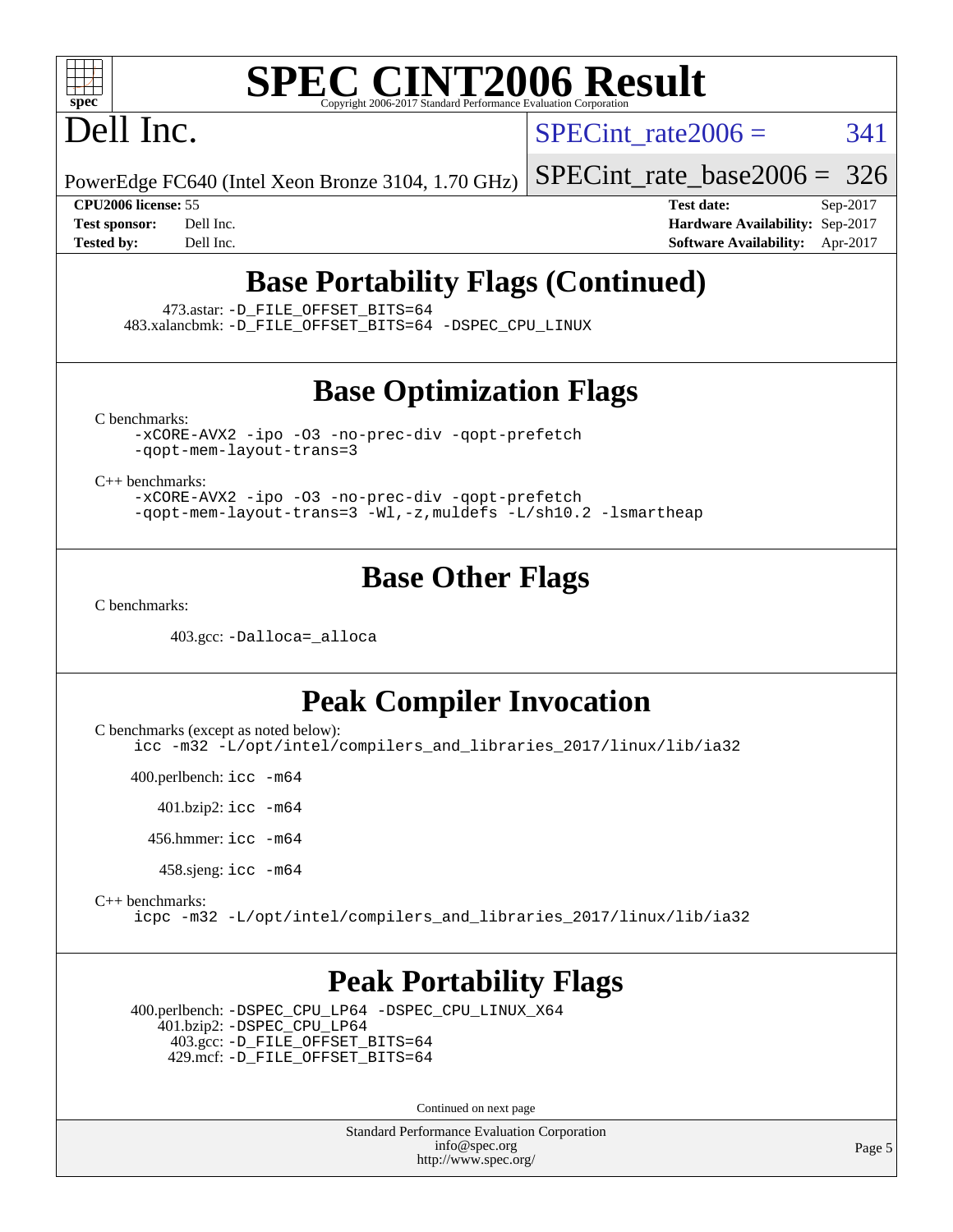

Dell Inc.

SPECint rate $2006 = 341$ 

PowerEdge FC640 (Intel Xeon Bronze 3104, 1.70 GHz)

[SPECint\\_rate\\_base2006 =](http://www.spec.org/auto/cpu2006/Docs/result-fields.html#SPECintratebase2006) 326

**[CPU2006 license:](http://www.spec.org/auto/cpu2006/Docs/result-fields.html#CPU2006license)** 55 **[Test date:](http://www.spec.org/auto/cpu2006/Docs/result-fields.html#Testdate)** Sep-2017 **[Test sponsor:](http://www.spec.org/auto/cpu2006/Docs/result-fields.html#Testsponsor)** Dell Inc. **[Hardware Availability:](http://www.spec.org/auto/cpu2006/Docs/result-fields.html#HardwareAvailability)** Sep-2017 **[Tested by:](http://www.spec.org/auto/cpu2006/Docs/result-fields.html#Testedby)** Dell Inc. **[Software Availability:](http://www.spec.org/auto/cpu2006/Docs/result-fields.html#SoftwareAvailability)** Apr-2017

### **[Peak Portability Flags \(Continued\)](http://www.spec.org/auto/cpu2006/Docs/result-fields.html#PeakPortabilityFlags)**

 445.gobmk: [-D\\_FILE\\_OFFSET\\_BITS=64](http://www.spec.org/cpu2006/results/res2017q4/cpu2006-20170918-49823.flags.html#user_peakPORTABILITY445_gobmk_file_offset_bits_64_438cf9856305ebd76870a2c6dc2689ab) 456.hmmer: [-DSPEC\\_CPU\\_LP64](http://www.spec.org/cpu2006/results/res2017q4/cpu2006-20170918-49823.flags.html#suite_peakCPORTABILITY456_hmmer_DSPEC_CPU_LP64) 458.sjeng: [-DSPEC\\_CPU\\_LP64](http://www.spec.org/cpu2006/results/res2017q4/cpu2006-20170918-49823.flags.html#suite_peakCPORTABILITY458_sjeng_DSPEC_CPU_LP64) 462.libquantum: [-D\\_FILE\\_OFFSET\\_BITS=64](http://www.spec.org/cpu2006/results/res2017q4/cpu2006-20170918-49823.flags.html#user_peakPORTABILITY462_libquantum_file_offset_bits_64_438cf9856305ebd76870a2c6dc2689ab) [-DSPEC\\_CPU\\_LINUX](http://www.spec.org/cpu2006/results/res2017q4/cpu2006-20170918-49823.flags.html#b462.libquantum_peakCPORTABILITY_DSPEC_CPU_LINUX) 464.h264ref: [-D\\_FILE\\_OFFSET\\_BITS=64](http://www.spec.org/cpu2006/results/res2017q4/cpu2006-20170918-49823.flags.html#user_peakPORTABILITY464_h264ref_file_offset_bits_64_438cf9856305ebd76870a2c6dc2689ab) 471.omnetpp: [-D\\_FILE\\_OFFSET\\_BITS=64](http://www.spec.org/cpu2006/results/res2017q4/cpu2006-20170918-49823.flags.html#user_peakPORTABILITY471_omnetpp_file_offset_bits_64_438cf9856305ebd76870a2c6dc2689ab) 473.astar: [-D\\_FILE\\_OFFSET\\_BITS=64](http://www.spec.org/cpu2006/results/res2017q4/cpu2006-20170918-49823.flags.html#user_peakPORTABILITY473_astar_file_offset_bits_64_438cf9856305ebd76870a2c6dc2689ab) 483.xalancbmk: [-D\\_FILE\\_OFFSET\\_BITS=64](http://www.spec.org/cpu2006/results/res2017q4/cpu2006-20170918-49823.flags.html#user_peakPORTABILITY483_xalancbmk_file_offset_bits_64_438cf9856305ebd76870a2c6dc2689ab) [-DSPEC\\_CPU\\_LINUX](http://www.spec.org/cpu2006/results/res2017q4/cpu2006-20170918-49823.flags.html#b483.xalancbmk_peakCXXPORTABILITY_DSPEC_CPU_LINUX)

## **[Peak Optimization Flags](http://www.spec.org/auto/cpu2006/Docs/result-fields.html#PeakOptimizationFlags)**

[C benchmarks](http://www.spec.org/auto/cpu2006/Docs/result-fields.html#Cbenchmarks):

```
Standard Performance Evaluation Corporation
                                        info@spec.org
     400.perlbench: -prof-gen(pass 1) -prof-use(pass 2) -xCORE-AVX2(pass 2)
               -par-num-threads=1-ipo-O3(pass 2)-no-prec-div(pass 2) -auto-ilp32 -qopt-mem-layout-trans=3
        401.bzip2: -prof-gen(pass 1) -prof-use(pass 2) -xCORE-AVX2(pass 2)
                -par-num-threads=1(pass 1) -ipo(pass 2) -O3(pass 2)
                -no-prec-div(pass 2) -qopt-prefetch -auto-ilp32
               -qopt-mem-layout-trans=3
         403.gcc: -xCORE-AVX2 -ipo -O3 -no-prec-div
                -qopt-mem-layout-trans=3
        429.mcf: basepeak = yes
       445.gobmk: basepeak = yes
       456.hmmer: -xCORE-AVX2 -ipo -O3 -no-prec-div -unroll2 -auto-ilp32
                -qopt-mem-layout-trans=3
        458.sjeng: -prof-gen(pass 1) -prof-use(pass 2) -xCORE-AVX2(pass 2)
               -par-num-threads=1-ipo-O3(pass 2)-no-prec-div-unroll4-auto-ilp32
                -qopt-mem-layout-trans=3
   462.libquantum: basepeak = yes
      464.h264ref: -prof-gen(pass 1) -prof-use(pass 2) -xCORE-AVX2(pass 2)
               -par-num-threads=1(pass 1) -ipo(pass 2) -O3(pass 2)
               -no-prec-div(pass 2) -unroll2 -qopt-mem-layout-trans=3
C++ benchmarks: 
      471.omnetpp: -prof-gen(pass 1) -prof-use(pass 2) -xCORE-AVX2(pass 2)
                -par-num-threads=1-ipo-O3(pass 2)-no-prec-div(pass 2)
               -qopt-ra-region-strategy=block 
                                      Continued on next page
```
<http://www.spec.org/>